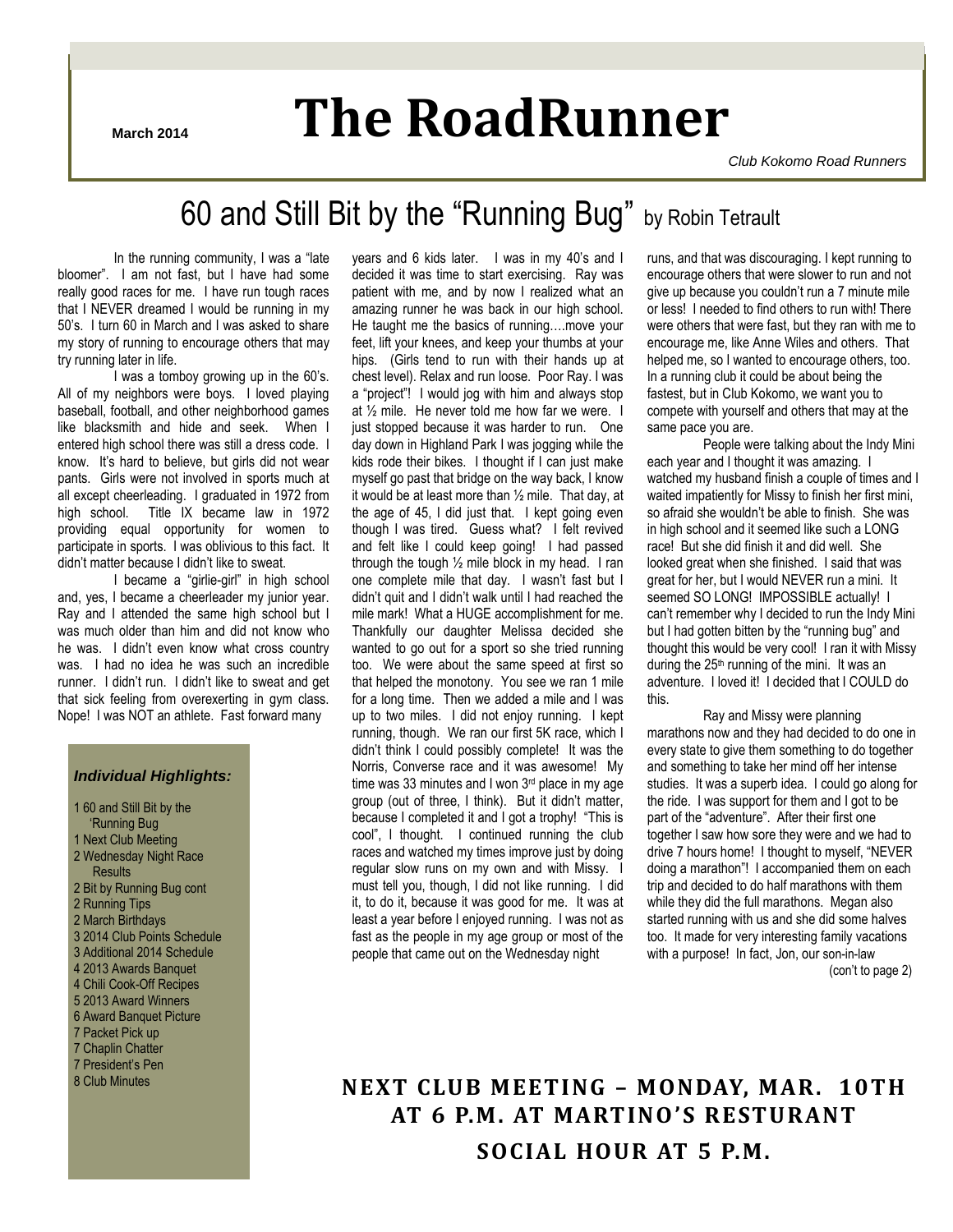### CKRR – March 2014 Page 2 of 6

### Wednesday Night Race Results RUNNING TIPS

**Jackie Sanders Miracle Mile Wednesday, February 12, 2014 Highland Park Walk/Bike Path** 1. Charley Werst 7:52 2. Jana Skoog 8:48 3. Charlie Skoog 9:36 4. Shirley Bugher 16:27

#### **Joe Kidd Rangel 5K Old Ben/Highland Park 5K Course**

1. Charley Werst 30:55

2. Jana Skoog 30:56

#### **Jackie Sanders Miracle Mile Wednesday, February 19, 2014 Highland Park Walk/Bike Path**

#### 1. Kory Kennedy 5:57

- 2. Riley Jones 8:22
- 3. Gwen Grimes 8:22
- 4. Parker Jones 8:22
- 5. John Anderson 8:31
- 6. Alex Anderson 9:12
- 7. Ray Tetrault 9:47
- 8. Charlie Skoog 10:15

9. Robin Tetrault 10:45 10. Melissa Jones 11:43 11. Thomas Anderson 11:51 12. Michael Anderson 11:52 13. Ken Huston 11:59 14. Bruce Savage 12:15 15. Jerry Leach 14:16 16. Shirley Bugher 16:01 17. Carol Savage 17:03 **Joe Kidd Rangel 5K**

#### **Old Ben/Highland Park 5K Course**

1. Kory Kennedy 19:02 2. Corey Menning 22:51 3. David Lechner 23:11 4. John Anderson 23:20 5. Riley Jones 24:15 6. Parker Jones 24:15 7. Gwen Grimes 24:16 8. Keith Hiatt 26:04 9. Rick Kerr 27:09 10. Warren Tierney 28:09 11. Vern Keller 34:15 12. Robin Tetrault 36:22

- 13. Sue Keller 48:37
- 14. Linda Kendall 50:49

#### **Jackie Sanders Miracle Mile Wednesday, February 26, 2014 Highland Park Walk/Bike Path** 1. Charlie Skoog 9:41

2. Kevin Campbell 11:04

#### **Joe Kidd Rangel 5K Old Ben/Highland Park 5K Course**

- 1. Parker Jones 26:09
- 2. Gwen Grimes 26:10
- 3. Kevin Campbell 36:00

## Bit by the "Running Bug"continued

started running because of Missy and her crazy family. He was a baseball and basketball junkie. Ray said he could marry Missy if he beat him in a marathon. We all went to Alabama to run the  $\frac{1}{2}$ and full marathon one December. Ray beat Jon, but he finished, and so did Missy. We let them get married too!  $\odot$  Jon now coaches the W Lafayette Middle School Cross Country team. He got bit by the "bug" too! Now he inspires young runners!

It was wonderful to be a support to Missy and Ray on the marathon trips. I knew I would NEVER run one! When it came time for the marathon in Indiana Missy had a horrible head cold. I was running regularly by now, so I met her past the halfway point so Ray could go on and I would jog along with her to encourage her. We talked, listened to music, jogged, walked, and just kept each other company. I ran for about 6 miles with her. She got through that very difficult marathon, but I also thought, "Well, at this pace, maybe I COULD do a marathon". Everything is not blazing speed for everyone. For some it is important, easy, and fun. But for a 50 year old, non-athlete, speed was NOT my joy. Exercising, having fun, meeting people, setting goals, running in the sunny weather, and getting faster just by doing the work. THAT was joy for me.

We planned a club marathon trip to Utah. It was called the "Top of Utah". THAT was not inviting, except this marathon didn"t have a half. Ray said I'd have to do the full if I went on the trip. I said "OK!" What? Yup, I was bit by the "bug". I wasn"t sure I could complete it but Missy and I were going

to run it together and we had 6 hours to finish it. Besides it was down the mountain the first 13 miles! I got this! Yikes, what had I gotten myself into? An awesome marathon trip with a lot of club friends! You see, if you get involved in the club you meet people, make friends, and it makes running a lot more fun! Well, that day was eventful as poor Ray was so sick with a head cold and I was a nervous wreck. The temperatures were hotter than expected and many of us got dehydrated. But Missy and I finished in 6 hours! I cried and put my legs in the mountain stream! At dinner we shared our experiences. Ray said, "So, do you want to do another marathon?" He was fully expecting, "are you kidding? NO!" I surprised him with a smiling, "YES!" I was bit by the "marathon bug"!

I have been on this adventure since September 2004. As of May 2013 Ray and I completed 25 of the 50 states. Some of the trips have been with the club, with our family, with just the two of us, or with some close friends. It has been an awesome way to see our beautiful country! It has also been a wonderful way to build our relationship as husband and wife. We haven't always been able to run together, but the common goals, trips, and "projects", like Coyote Kids and directing races have made a lasting love even stronger. We can run together now that Ray is slower. He still encourages me, though, to push a little harder. He still is my favorite coach! I still don't like to sweat, but I've been bit by the "running bug" and fortunately it is terminal!

**MAKE RUNNING FUN** – first and foremost, running should be fun.

### **EMPHASIZE GOOD**

**TECHNIQUE** – eliminate bad habits such as excessive arm movement, twisting of the upper body, or over striding

### **FOCUS ON PARTICIPATION AND SELF-IMPROVEMENT** –

running for participation and developing a healthy lifestyle.

- do you have a tip, please share. All of us learn and grow from each other. Please email your tips to me at – [editor@ckrr.us](mailto:editor@ckrr.us) or [jbm1100@hotmail.com](mailto:jbm1100@hotmail.com)

### **March Birthdays**

-

3-12 Michael Anderson 3-7 Cinnamon Andrews 3-11 Robin Cole 3-7 Bryce Glover 3-27 Stacey Jones 3-17 RJ Kerr 3-15 Jillian LaDow 3-14 Kim LaFollette 3-20 Toney K. Lorenz 3-16 Jack Lotzgeselle 3-11 Steve Merrick 3-29 Brett Merrick 3-1 Drew Moser 3-5 Carolyn Norris 3-21 Betty Ann Oliphant 3-27 Tara N. Rodriguez 3-5 Dale L. Sullivan 3-17 Robin Tetrault 3-1 Felicia Tierney 3-26 Sarah Tierney 3-23 Tom Tokarcik 3-11 Virgil Weitzel 3-11 Joe Wiles 3-26 John Paul "JP" Wyman 3-23 Joseph Yeagle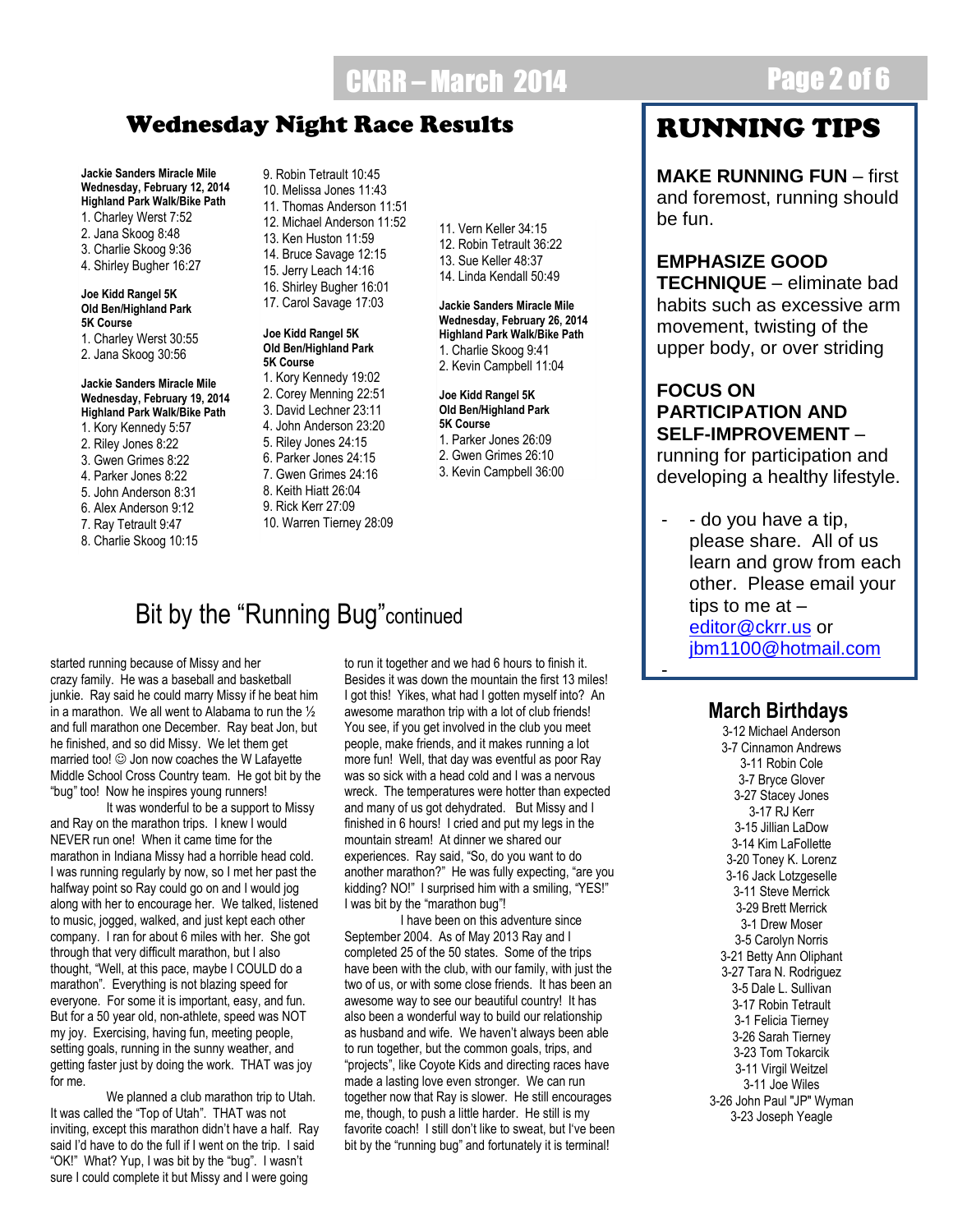## **CKRR – February 2014 CKRR – Page 3 of 8**

### **2014 Club Point Races**

#### **March 8 -**

Old Ben 5K Run/Walk Time: 9 am Location: Rogers Pavilion Highland Park, Kokomo Contact:

#### **March 15**

Norris Insurance 5K Run/Walk Time: 9 am Location: Community Bldg, Amboy, IN Contact: John Norris Phone: (765) 395-7761 Website: norrisinsurance.com

#### **April 5**

CKRR Ultimate 10-Mile Run & 5-Mile Run/Walk& 1 mile fun run Time: 9 am Location: Tierney Warehouse 1401 W. Cliff Dr, Logansport Contact: Ricke& Jayne Stucker

#### **May 10**

Norris Insurance 3m Walk/ 4m Run Time: 8:30 am Location: Jackson Morrow Park, Kokomo, In Contact: John Norris Website: norrisinsurance.com

#### **May 17**

MCF Prison Breakout 5K Time: Location: Bunker Hill Contact: Anne Hubbard

#### **May 24**

CKRR Almost Free 5K Time: 8 am Location: Highland Park Contact: Mark Shorter

#### **June 7**

Bona Vista 5K Run/Walk Time: 8 am Location: Contact: Vicki Boles

#### **June 14**

Norris Insurance 5m Run/ 3m Walk Time: 8 am Location: Greentown, IN Contact: John Norris Phone: (765) 395-7761 Website: norrisinsurance.com

#### **July 5**

CKRR Haynes Apperson 4m, 3m and 1m Time: 8 am Location: Memorial Gym, Kokomo, IN Contact: Mike Anderson & family

### **July 12**

Race for Grace 5K Run Time: 8 am ? Location: Calvary Presby, 7th & Spencer Strs, Logansport Contact: Phone: (574) 753-0505

**July 19**

Western Panther Prowl 5K Run/Walk Time: 8 am Location: Russiaville, IN Contact: Gary Jewell NOTE: Please do NOT park in the lot at Waddell"s IGA. It is reserved for their customers only.

#### **August 2**

Norris Insurance 5K Run/ Walk Time: 8 am Location: Converse, IN Contact: John Norris Website: norrisinsurance.com

#### **August 16**

CAM Race for Shelter 5K Run/Walk Time: 8 am Location: Oakbrook Valley, Russiaville, IN Contact: Oakbrook Community Church Phone: (765) 252-7030

#### **August 23**

*Runnin the Shores 5K -* Time: Location: Contact: Rebecca Monroe

**September 6** 5th Annual Steps to Recovery 5K Time: Location: Contact: Reba Harris

#### **September 13**

Annual CK Girls Night Out 5K Time: 5:00 pm Location: Downtown Kokomo Contact: Rebecca Monroe

#### **September 27**

14th Bee Bumble 5K/10K Time: 8:00 am Burnettsville, IN Contact: Don Hurd

#### **October 4**

Cole Porter 5K Run/Walk, 15K Run Time: 9:00 AM Location: Circus Bldg, Peru, IN Contact: Jim Yates

#### **October 25**

YMCA Jack-o-lantern Jog - **maybe** 5K Run/Walk Time: 8am Location:YMCA, Kokomo Contact:

#### **November 8**

CKRR Charity 5K Run/ Walk Points 20 for Each Finisher Time: 9 AM Location: UAW 292 Union Hall Contact: Jeannie Townsend

#### **November 27**

Club Kokomo Cares 5K Run/Walk Time: 8 AM Location: Rogers Pavilion Highland Park, Kokomo, IN Highland Park Contact: Ray & Robin Tetrault, Mark **Shorter** Phone: (765) 854-1393

**December 31** CKRR New Year's Eve 5K Run/ Walk Time: 2 PM Location: UAW Local 292 Contact: Joni McCraken



### **Additional Schedule Dates**

#### **Apperson Kids Track & Field**

**July 5** Location: Memorial Gym Track Field Kokomo, IN Contact: Jordan Ousley

### **Coyote Kids Schedule**

Location: Jackson Morrow Park Kokomo, IN Contact: Robin & Ray Tetrault **June 5, 12, 19 & 26 July10, 17, 24 (rain date if necessary) July 31-Awards**

### **2014 – 44th Annual Kokomo Summer Distance Camp – (KSDC)**

5 camp sessions (track meets) with distance coaches available as well as informative/instructional handouts, meeting 5 Tuesdays: June 17, June 24, July 8, July 15 and July 22. Meet starts at 6pm and gates open at 5pm at KHS-Walter Cross Field. \$30, or \$8 per session with checks payable to Ricke Stucker. Session ribbons for top 3 places (male & female) in 4 age groups. T-shirt for pre-paid \$30. Plaques for top 3 in age group male and female, at conclusion of camp (must attend 3 of 5 sessions). Age groups 10 & under, 11-13, 14-19 and Open.

Please see Ricke Stucker if interested, or email me for a registration form.

If you wish to participate in the Crossroads of Northwest Indiana Marathon Half Marathon on April 27 and would like a discount code, please contact Frank Johnson, for a discount code that will offer ten dollars off the half and twenty off the full. They have Olympian Debbi Sullivan scheduled to be at the expo on Saturday. Frank's email address is [fdkbjohn@dbcglobal.net](mailto:fdkbjohn@dbcglobal.net) and phone # is [219 805 6526](tel:219%20805%206526)

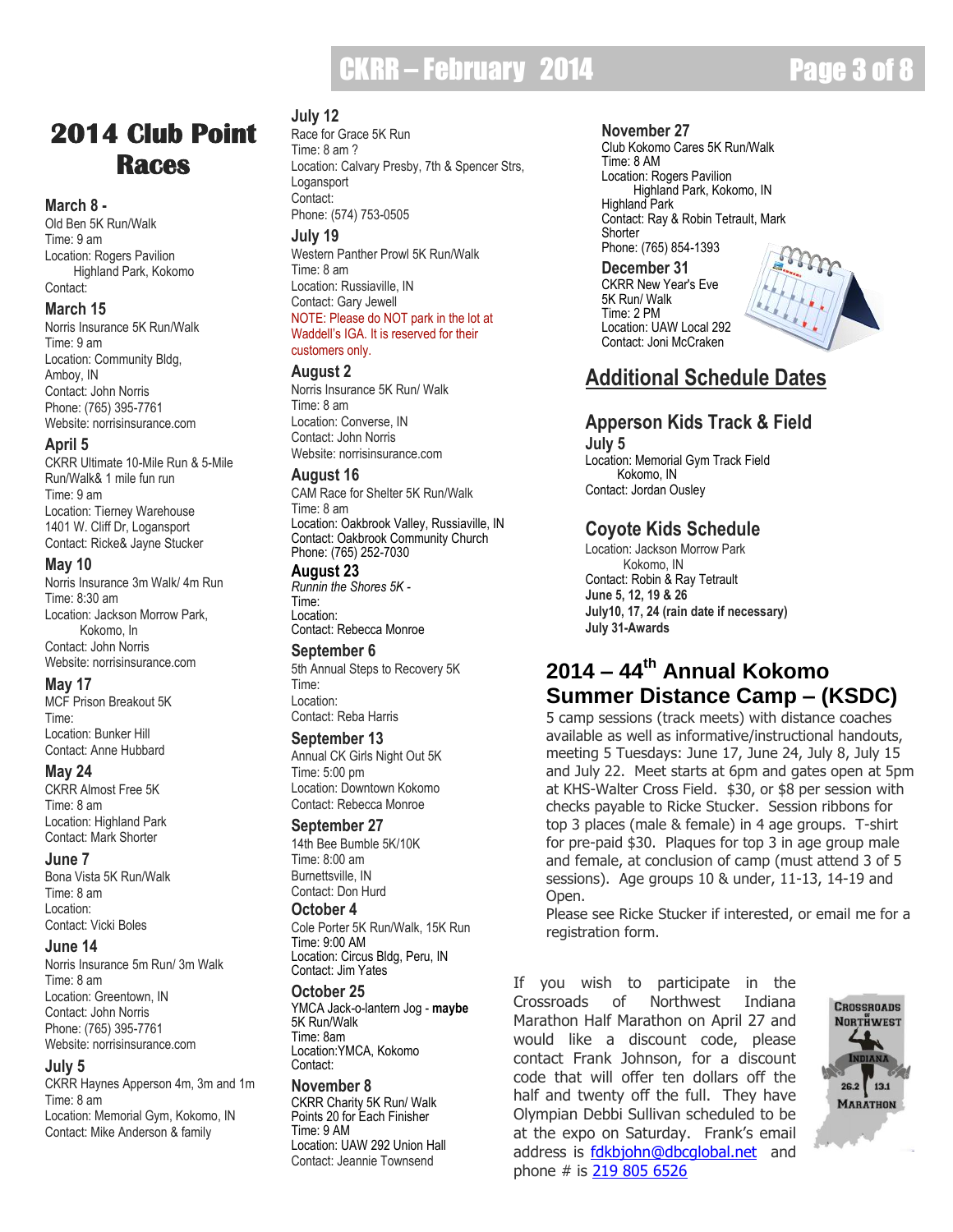## **CKRR – March 2014 <b>Page 4 of 6**

### **2013 Age Group Winners**

**Female - Runners Runner 0-12-Female** Madison Cleaver 110-6 Ella Kantz 100-5 Sophia Wyman 77-6 V

**Runner 13-19-Female** Emilie Hubbard 269-16 Tara Rodriquez 255-13

**Runner 20-24-Female** Kelsey Kennedy 280-14

**Runner 25-29-Female** Kathryn Wall 190-10

**Runner 30-34-Female** Melissa Goad 200-10 Valerie Leger 151-10 Angela Anderson 125-10

**Runner 35-39-Female** Sharon Whelan 231-14 HV Jennifer Van Horn 223-13 HH

**Runner 40-4-Female** Shelly Wyman 190-10 MHHV

**Runner 45-49-Female** Tami Moore 250-13 UMHHV Laura Cook 226-14 H

**Runner 50-54-Female** Cara McKellar 280-17 Laurie Ousley 259-14 H Ann Hubbard 205-16 V

**Runner 55-59-Female** Anna Rangel 360-20 UHH Jana Skoog 335-17 MHH Robin Tetrault 195-13 MHV

**Runner 60-64-Female** Joyce Pennycoff 340-17 HH Jeanie Townsend 262-17 MHV Sue Keller 249-18 HV





**Male - Runners**

**Runner 0-12-Male** Brayden York 220-11 Corey Moore 115-7 John Paul Wyman 94-6 V

**Runner 13-19-Male** Jeremy Breedlove 215-11 V Jordan Fivecoate 112-7 V Dorian Gray 92-5 HV

**Runner 20-24-Male** Kory Kennedy 400-20 HV Parker Jones 255-20

**Runner 25-29-Male** Jordan Ousley 200-10 H

**Runner 30-34-Male** Michael Anderson 200-10 H

**Runner 35-39-Male** Matt York 260-13 MHH Aaron Craig 240-13 H Chris Lasley 185-10 HH

**Runner 40-44-Male** Paul Wyman 164-10 MHHV

**Runner 45-49-Male** Jack Reed 354-20 HHV Michael Graham 319-20 V Ron Moore 190-10 MHV

**Runner 50-54-Male** Phil Rozzi 355-20 UHHV Scott Deyoe 240-17 MHHV Paul Sanders 181-11 H

**Runner 55-59-Male** Greg Townsend 406-22 UHV Mike Deardorff 217-13 H Keith McAndrews 185-10 V

**Runner 60-64-Male** Mark Shorter 415-23 HV Ron Greene 287-15 MHV Charlie Skoog 221-15 MV

**Runner 65-69-Male** David Hughes 367-23 UHV Gary Callahan 340-17 Ricke Stucker 329-22 V

**Runner 70-74-Male** Billy Stanton 200-10 John Peters 185-10 V Stan Shuey 132-8 V

**Runner 75-79-Male** Riley Case 100-5

**Female - Walkers Walker 45-49-Female** Carol Savage 215-11V

**Walker 50-54-Female** Mary Miller 460-23 HH Jayne Stucker 279-19 V Jane Inman 169-11 H

**Walker 60-64-Female** Jan Wall 435-23 HH Carrie Williams 205-13 H Angela Lorenz 152-11 H

**Walker 65-69-Female** Mary Lou Rutherford 330-19 HV Anita Dillman 320-13 H

**Male - Walkers Walker 25-29-Male** Vince Lorenz 420-21 HHV

**Walker 55-59-Male** Rick Spencer 300-15 HH

**Walker 60-64-Male** Greg Wall 383-24 HHV Vern Keller 380-19 HV Toney Lorenz 258-19 HHV

**Walker 65-69-Male** Bob McBride 200-10

**Walker 70-74-Male** John Mohr 250-14 H Jim Gross 180-9 H

**Walker 75-79Male** Jerry Lambert 200-10 HV Robert Cupp 95-5





**Youth Runner of the Year** Female – Madison Cleaver Male – Corey Moore

**13-19 Runner of the Year** Female – Emily Hubbard Male – Jordan Fivecoate

**Master Runner of the Year** Female – Laurie Ousley Male – Phil Rozzi

**Senior Master Runner of the Year** Female – p e n d I n g Male – Greg Townsend

**Runner of the Year** Female – Joyce Pennycoff Male – Jeremy Breedlove

**Walker of the Year** Female – Jayne Stucker Male – John Mohr

**Contributor of the Year** Anderson Family **Rookie of the Year** Female – Jana Skoog Male – Ron Greene

**Outstanding Volunteer** Stan Shuey

**Most Outstanding Performances** Christian High

**President's Awards** Mark Shorter



Mary Miller Mark Shorter Jan Wall Ricke Stucker Greg Townsend Vince Lorenz Michael Graham Kory Kennedy Anna Rangel Jack Reed Phil Rozzi

**30 Year Member** Kevin Starich

#### **20 Year Member**

Dale Sullivan Kenny Bennett Riley Case

**Hall of Fame** Lorene Sandifur Ray Tetrault Robin Tetrault







**Spirit Award – Certificate** completed over 20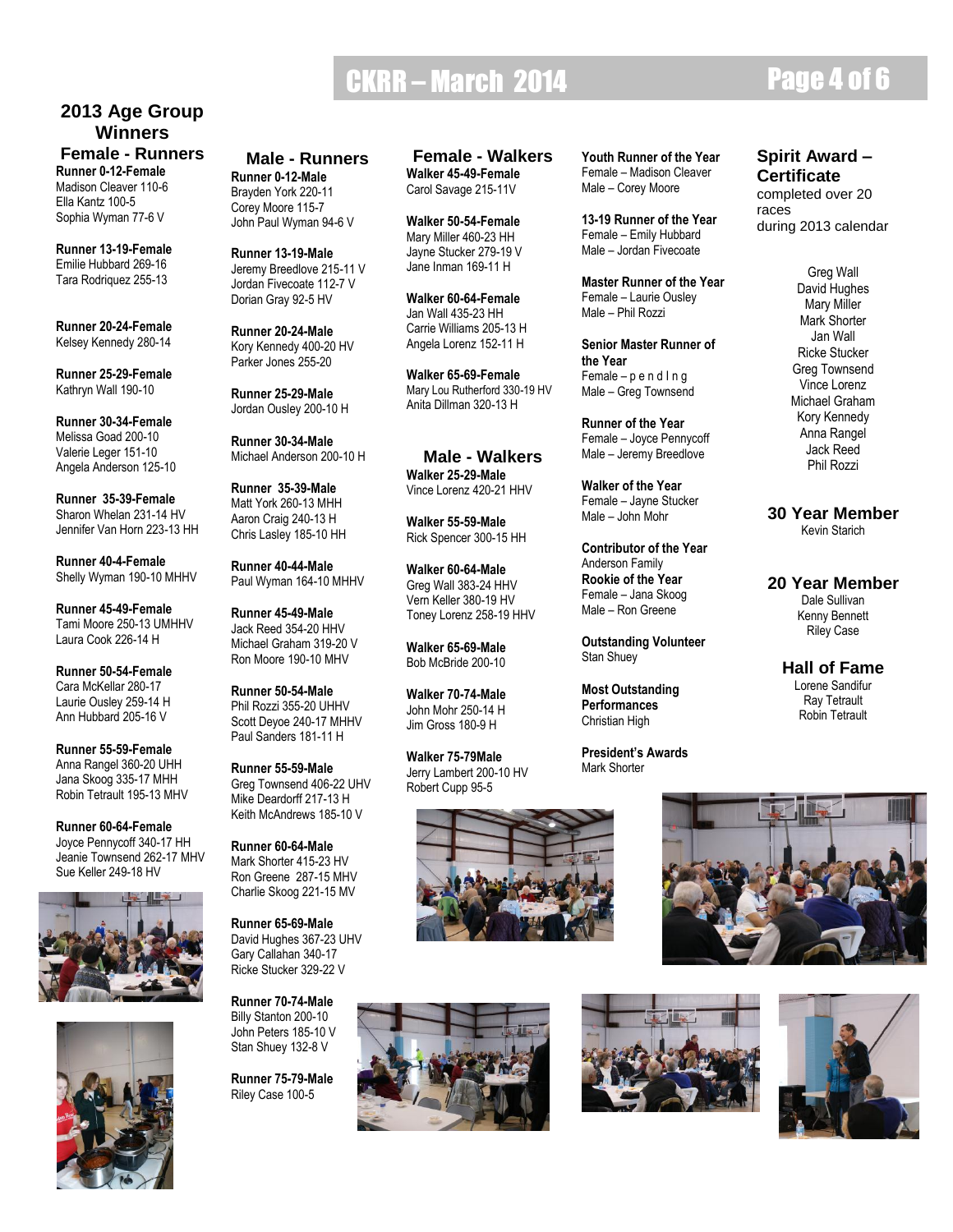### **Awards Banquet Summary -**

Once again Brookside Free Methodist Church was the host site for Club Kokomo Road Runners 2013 Award presentations and annual chili cook-off. Club members and their families gathered for a great time of fellowship and food as several members were recognized for their past year of running or walking. We had several competing for the chili cook-off and had several options for people to devour with over 12 different crackpots of chili varieties. The people's choice for the top three vote getters were – Kathy Wall 'White Chicken Chili' received 1<sup>st</sup> place, Carol Savages' 'Mom's Chili Mac' places 2<sup>nd</sup> and rounding out the top three Jana Skoogs' 'Whole Foods Lentil Chili'. A 50/50 drawing was also held, which awarded \$91 to the Ron Greene and 10 others won gift cards.

This year the club also inducted three members into the Hall of Fame – Lorene Sandifur, Ray Tetrault and Robin Tetrault. Also plaques were given the 30 year member – Kevin Starich and 20 year members – Dale Sullivan, Kenny Bennett and Riley Case. These seven people represent a great deal of knowledge, experience and service to our club. Please be sure to congratulate them at the next club event.

The listings for the age bracket winners are listed within the newsletter as well as those who won special awards. But if your name is not listed from last year then don't fret. You have this year to qualify. Qualification for awards is easy – run at least 10 races for adults and 5 races for students or seniors. The more races you run, the better your chances for winning in your age group. Catch the bug and begin your race to next year"s awards banquet.

### Carol Savage's Mom's Chili Mac

1-1.5 pounds of ground chuck 1 medium onion, chopped

Brown ground beef with onion, drain grease.

Add 2 cans Brooks Chili Hot beans 1 package Brooks Chili seasoning Tomato juice, maybe 2-3 cups Beef broth, 1-2 cups 1 cup whole wheat macaroni

Bring everything but macaroni to a boil, add macaroni and cook until macaroni is tender.

#### *President' Pen*

The first race of the year is upon us. I'm hoping for some nice warm weather as we hit the route around Highland Park for the Old Ben 5K.

As we set out on a new year of Club Kokomo races, what are your goals? Do you set goals based on the course? Running the Bee Bumble or Race for Grace is very different than running one of our familiar, flat courses at Highland Park.

Each year brings different challenges for each one of us. I encourage you to set goals for yourself this year; goals that are based on your performances, not the performances of others. Ours is a friendly club with people who encourage each other, no matter how fast, or how far you run.

Let's encourage one another this year. Let's invite our friends to join us for club races. Even if you think your friend would never enjoy going for a run, ask them, they might surprise you.

I never would have joined the club, or entered my first 5k if someone had not asked me and encouraged me. Remember that the Old Ben 5k is offering some events for the kids this year, so bring the kids out for their own event and get their love of running started early

Whole Foods Lentil Chili This simple vegetarian chili recipe uses lentils instead of beans. Brown lentils work best as they will hold their shape even when tender after cooking. Serve over brown rice or with whole-grain hearth bread. Serves 8.

> Ingredients: 1 medium yellow onion, chopped 1 large red bell pepper, chopped 8 cups low-sodium vegetable broth, divided 5 cloves garlic, finely chopped 4 tsp. salt-free chili powder 1 (16 oz) package brown lentils (about 2 1/4 cups lentils) 2 (15 oz) cans no-salt-added diced tomatoes 1/4 cup chopped fresh cilantro

Heat a large pot over medium-high heat. When hot, add onion and bell pepper; cook, stirring frequently, until vegetables brown and begin to stick to the bottom of the pot, about 6 minutes. Stir in 3 T. of broth and continue to cook, stirring, until onion is soft and lightly browned. Stir in garlic and chili powder and cook 1 minute, stirring constantly. Add lentils, tomatoes, and remaining broth. Bring to a boil, reduce heat to medium-low and simmer, partial covered, 30 minutes or until lentils are almost tender. Uncover and cook 10 minutes longer. Stir in cilantro and serve.

### **Chaplain's Chatter**

Is the snow over? I hope so, Indoor track meets, the boys" basketball tournament, "Spring" forward, St. Patrick"s Day, The Pacers (Boom Baby!), Old Ben 5k, Amboy Pancake 5k, Spring Breaks begin, and March winds blow.

Is TV"s influence hurting kids? Some parents let their children watch anything on television, even if it's full of violence or sex or bad language. Should we say anything or are we just being old-fashioned?

How do young children learn the difference between right and wrong? They should learn this from their parents. This is why the Bible says to parents, "Start children off on the way they should go, and even when they are old they will not turn from it" (Proverbs 22:6).

But all too oven, children today are learning not from their parents but from what they see on television and in films. If children grow up on a steady diet of violence and immorality on TV, is it any wonder that they end up so confused about what's right or wrong?

Pray for parents. Pray for children and grandchildren also. Pray most of all that they will put Jesus at the center of their lives. And pray that as parents and grandparents we"ll "set an example….in speech, in conduct, in love, in faith, and in purity" (I Timothy 4:12).

Always thanking God for His gift of grace Ricke